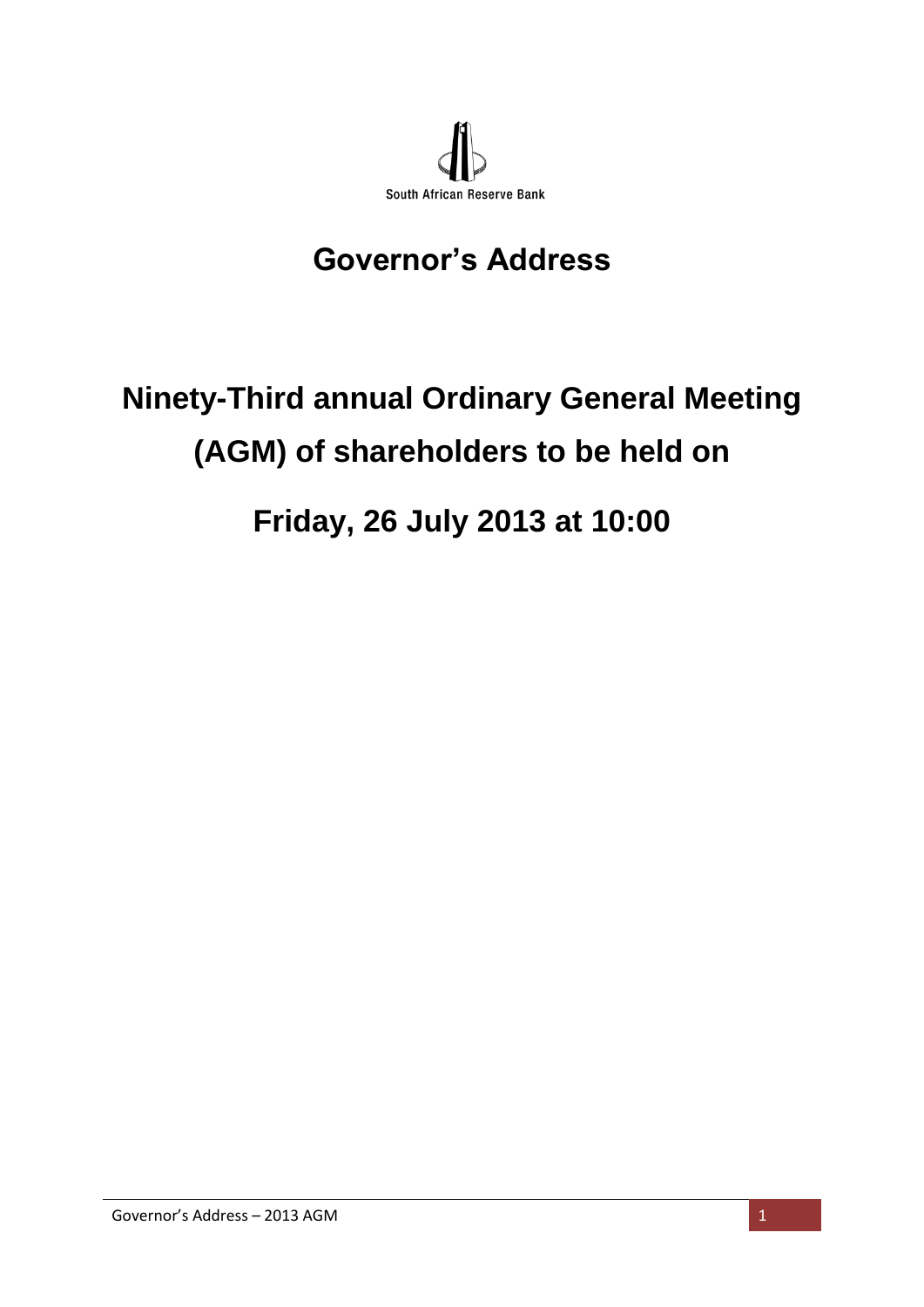## **Governor's Address**

Dear Shareholders,

Members of the Board,

Deputy Governors,

Ladies and Gentlemen,

The past financial year has been as difficult as any since the global financial crisis began. The crisis has continued to mutate and the impact on South Africa has been compounded by domestic challenges that have at times overshadowed the global risks. The latest mutation comes in the form of a slowdown in the emerging market economies, which until recently had been the main engine of global growth.

In its recent World Economic Outlook update in July, the IMF revised down its April forecasts for global growth in 2013 by 0,2 percentage points, mainly as a result of a sudden deterioration in the outlook for the emerging markets. The Brics countries featured very strongly in this downgrade: growth in China was lowered from 7,8 per cent to 7,5 per cent; Russia from 3,4 per cent to 2,5 per cent; India from 5,8 per cent to 5,6 per cent; Brazil from 3,0 per cent to 2,5 per cent and South Africa from 2,8 per cent to 2,0 per cent. The speed of this downturn is cause for concern, and illustrates that the idea that the emerging markets can decouple from the advanced economies and become an independent engine of global growth is overly simplistic.

This slowdown is compounded by financial market uncertainties and turbulence that followed the announcement by the US Federal Reserve that it may begin to slow the pace of asset purchases. Long-term yields spiked in both advanced and emerging bond markets, as capital flowed out of emerging markets in particular. While the markets have calmed down somewhat following their original overreaction, this episode illustrates not only the difficulties that advanced economies will have in reversing their highly accommodative monetary policy stances in the future, but also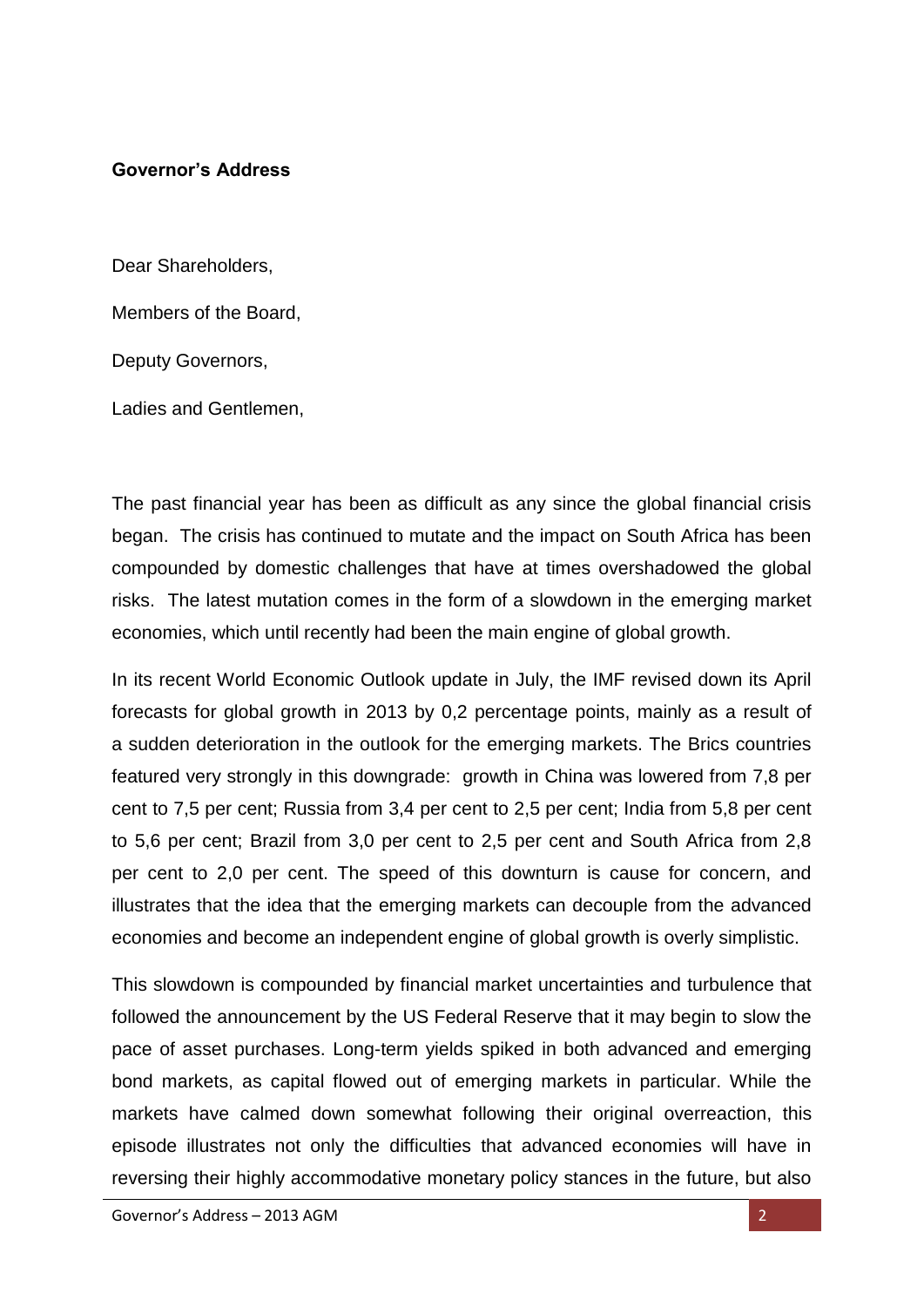the likely spillover effects on emerging and developing countries. Our challenge as a country will be to anticipate and reduce our vulnerability to these risks.

In the meantime, however, loose monetary policy is expected to persist in most of the advanced economies as downside risks to growth continue and inflation remains largely benign with a concern about deflation rather than inflation, particularly in Japan and the United States. The Eurozone remains mired in a deepening recession, the Japanese recovery is uncertain, and the US economy, while showing signs of improving, is facing headwinds from a sharp fiscal contraction.

The South African economic growth prospects have also weakened in the face of global and domestic constraints. The Bank's most recent forecast is for growth of 2,0 per cent in 2013, rising to 3,3 per cent next year. However, there are downside risks to this forecast, particularly given electricity supply constraints. At the same time, driven mainly by a depreciating currency and rising wage and salary costs, the forecast inflation path has moved up, and a temporary breach of the target range is expected in the third quarter of this year, despite an absence of strong demand pressures. Although our forecast suggests that inflation will remain within the target range thereafter, it is uncomfortably close to the top of the target range and the risks to this forecast are seen to be on the upside.

The Bank's primary mandate remains price stability within a flexible inflation targeting framework. This means that we need to be cognizant of the state of the economy, and the policy dilemma has become more marked with rising inflation and slowing growth. Against the backdrop of a volatile currency responding to domestic and global developments, we can expect a challenging year ahead for monetary policy.

As was elaborated in the Annual Report, the Bank has the responsibility to act on its expanded mandate of financial stability. This is part of a global phenomenon which has seen responsibility for financial stability and macroprudential oversight becoming increasingly the responsibility of central banks. This has raised expectations about what central banks can and should do, with the danger that expectations can become unrealistic. The move to the Twin Peaks regulatory architecture is well under way. In terms of this framework, the Bank has been given responsibility for prudential regulation of the financial sector, which will entail a move of a number of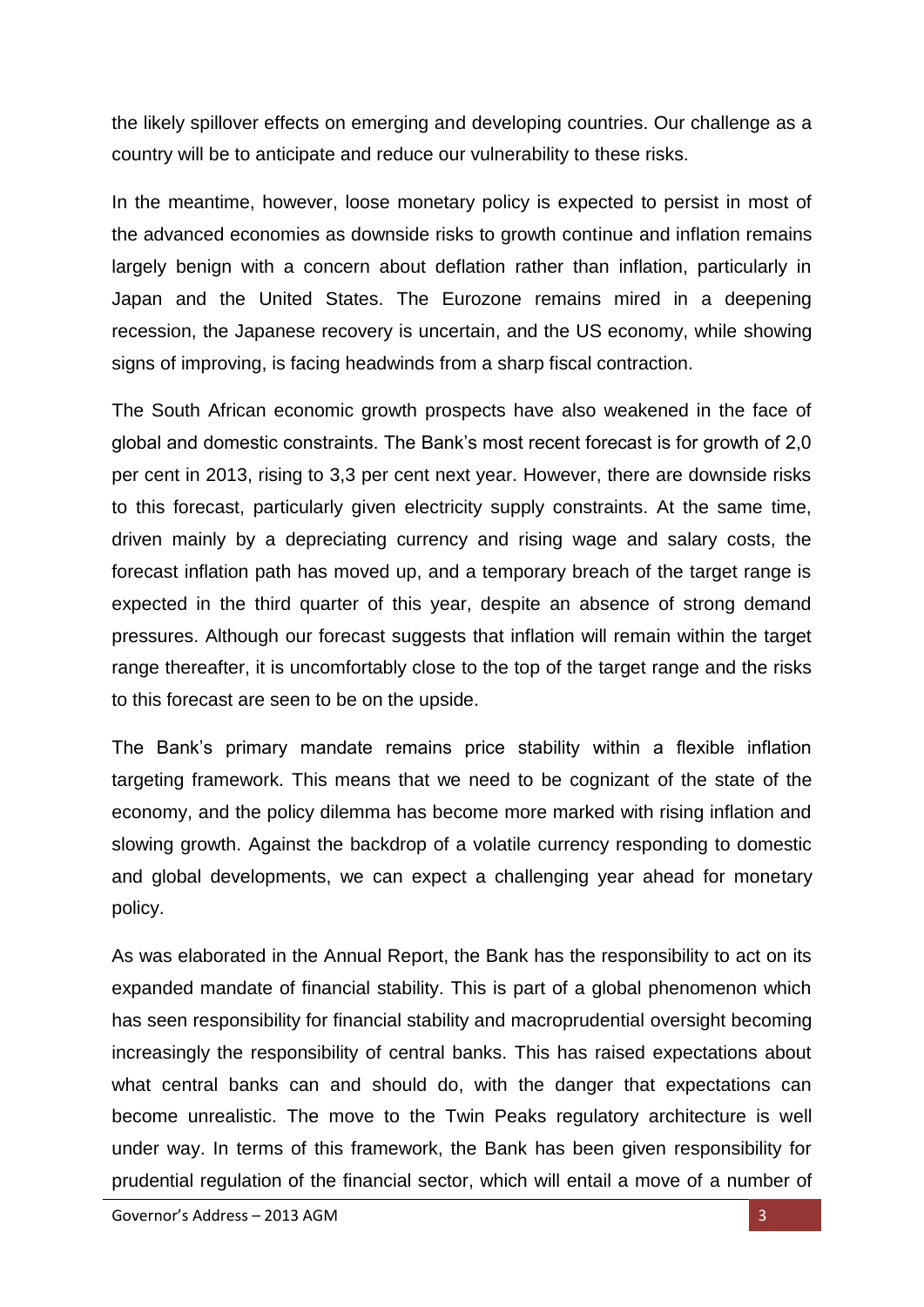personnel from the Financial Services Board (FSB) to the Bank. In addition, the Bank has been given responsibility for macroprudential oversight. The coming year will therefore not only see logistical and personnel challenges, but also challenges of integrating our expanded mandate of financial stability with our primary mandate of price stability.

An important function of the Bank is the management of the country's official gold and foreign exchange reserves. For some time there has been a need to build up the country's holdings of foreign exchange reserves, which were – and still are – low in comparison to IMF estimates of reserve adequacy and our emerging market economy peers. The need to accumulate these reserves was driven by the imperative to reduce the country's vulnerability to sudden large outflows of capital, something to which our economy is prone. We have made good progress in this regard in the past 10 years, with gross gold and foreign exchange reserves increasing from US\$8 bn in June 2003, to current levels of US\$47 bn. Net reserves increased from US\$1 bn to US\$45 bn over the same period. During the past financial year, most of the moves in the level of reserves were a result of valuation changes relating to fluctuations in the gold price and exchange rate movements. Direct accumulation was limited given the weakening of the rand over the period. However, our responsibility for managing these reserves has impacted significantly on the profitability of the Bank.

The financial statements presented to you today show that the Bank has recorded a loss for the third consecutive year. For the 2012/13 financial year, a loss of R1,5 billion was recorded, compared with R491 million in the previous financial year. It is important to elaborate on the nature of these losses, as they arise due to the unique nature of a central bank. The structure of the Bank's balance sheet is intrinsically linked to the diverse responsibilities of a central bank. As has been elaborated in a recent paper published by the Bank for International Settlements, central banks pursue national welfare and not profits. It follows therefore that profitability is not necessarily a good guide for measuring success, and a focus on profitability can lead to sub-optimal policies for the country as a whole. The Bank's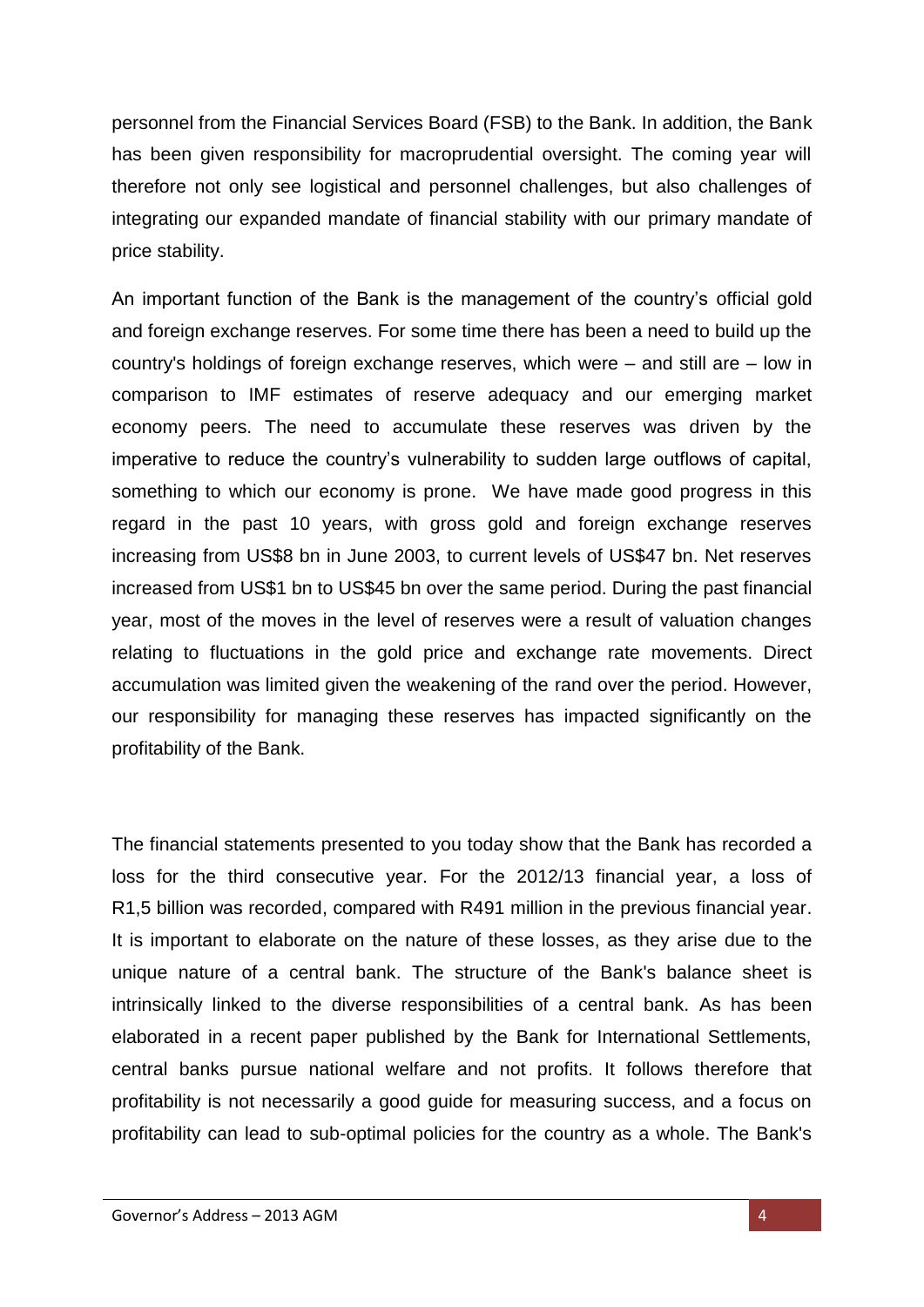activities and financial results should therefore be seen in a broader context and not within the artificial narrow confines of its balance sheet.

The major source of our losses emanate from our accumulation and holding of foreign exchange reserves. When the Bank purchases foreign exchange, it injects rand liquidity into the market. Unless we neutralise this liquidity increase, it could have inflationary consequences. There are a variety of ways that we can do this through our open market operations, for example through foreign exchange swap transactions, conducting reverse repurchase transactions, or the issuing of Reserve Bank debentures. This process is known as sterilisation. However, while we are paying around 5 per cent (linked to the current repo rate) on these transactions, we earn very little on our holding of foreign exchange reserves. This is because the ongoing global financial crisis has resulted in abnormally low interest rates in the advanced economies. And it is the currencies of these countries that are held as our reserves.

The cost of sterilisation and the low returns on foreign currency holdings continue to impact the financial results of the Bank. The income of the Bank is mainly derived from foreign investments and, due to the low-yielding environment this was insufficient to cover the operational costs of the Bank. In addition, the total income of the Bank decreased by R282 million compared with the previous year, mainly due to a reduction in commission on banking services.

Clearly we could improve our balance sheet by not accumulating reserves or by reducing our reserve holdings. However this would not be in the interest of the country as a whole. To the contrary, our reserves are still considered to be on the low side, and over time we will need to build up these reserves further. But it is also important to point out that reserve accumulation has in fact been highly profitable for the country. As the rand has depreciated over time, the rand value of these reserves has increased quite substantially. However, in terms of the SARB Act, these revaluation gains (or possible losses) accrue to the government through the Gold and Foreign Exchange Contingency Reserve Account (GFECRA), while the current low return and cost of sterilisation accrue to the Bank. As shown in the Annual Report, the GFECRA stood at R67,6 bn at the end of the 2011/2012 financial year, growing to R125,5 bn at the end of March 2013. In this sense the artificial separation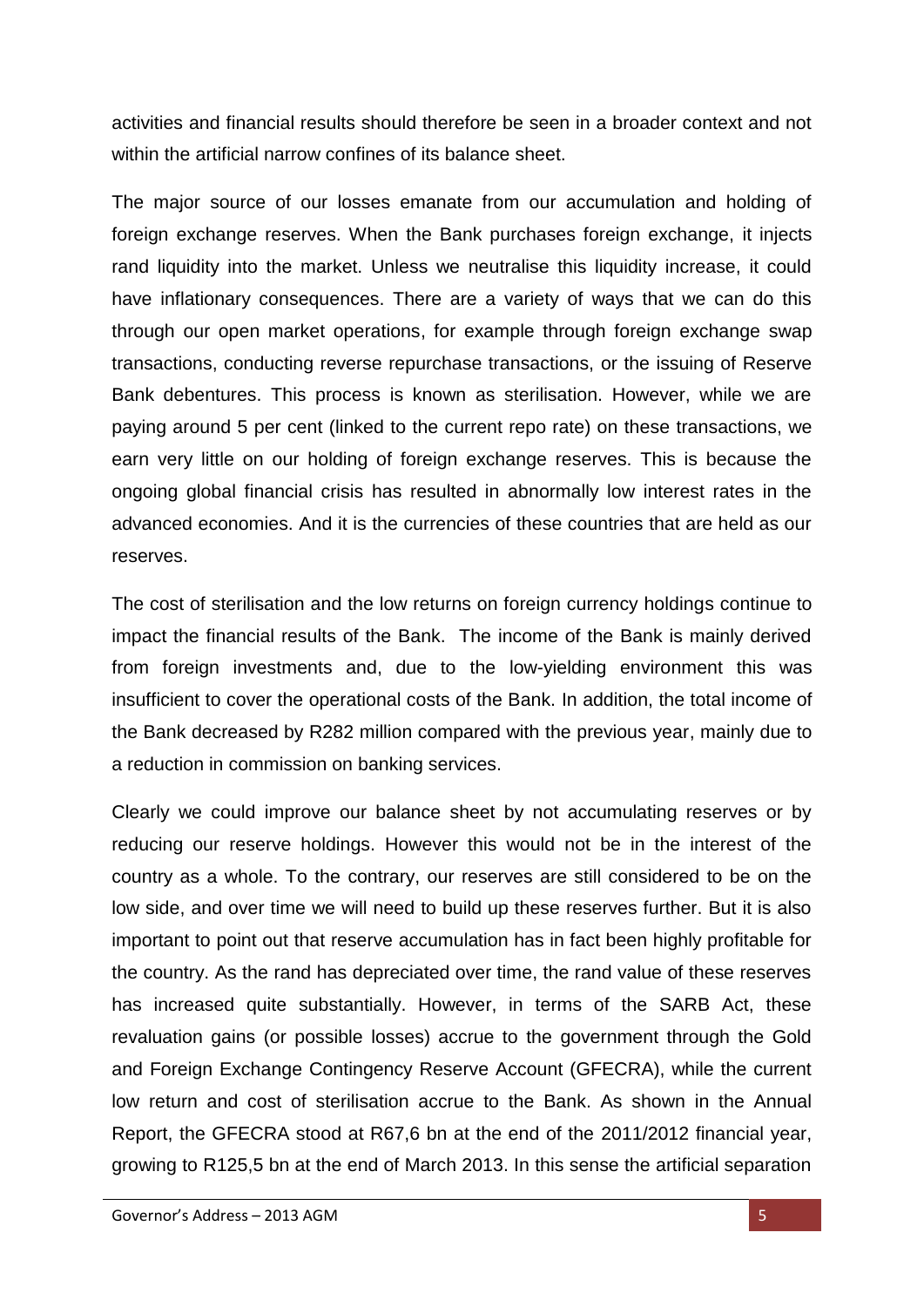of these two components of reserve accumulation give a distorted picture, and we need to bear in mind this context of accounting conventions. We have to take policy decisions that are in the best interests of the country.

A further contributory factor to the increased losses reported this past financial year relates to the Bank's role as the sole issuer of currency in the economy. The previous banknote series had been in existence since 1992. A decision was taken to introduce a new series, and at the same time upgrade the security features of the banknotes in order to minimise counterfeiting risks. The introduction of a new currency series involves high initial fixed costs for a number of years as the stocks are built up, including buffer stocks. It is important to bear in mind that the notes and coin in circulation peaked at a level above R110 bn during the financial year, and increases at about 10 per cent per annum (compared to the peak in the previous year). In November 2012, the new Mandela banknote series was launched resulting in a R819 million increase in the cost of currency in comparison to the prior year, recognising that as we knew we were introducing the new note series, production of the old notes was deliberately kept to the minimum required so that we could draw down on the buffer stocks.

In summary, the losses experienced by the Bank since 2010 are not a reflection of bad management or poor budget controls, but are the result of the exceptionally low foreign yields and the cost of issuing the new currency series. We are not driven by a profit motive and the losses arise from us performing our functions in the interest of the economy. But at the same time we cannot be complacent and use this as an excuse for uncontrolled expenditure. We therefore remain committed to containing our costs and maximising operational efficiency.

At this time we would normally have expanded on some of the questions raised during the shareholder road shows held in Pretoria, Durban and Cape Town on 10, 11 and 12 July 2013, respectively. However, the questions posed this year were either specific to the persons attending the meetings or have been addressed in my earlier remarks.